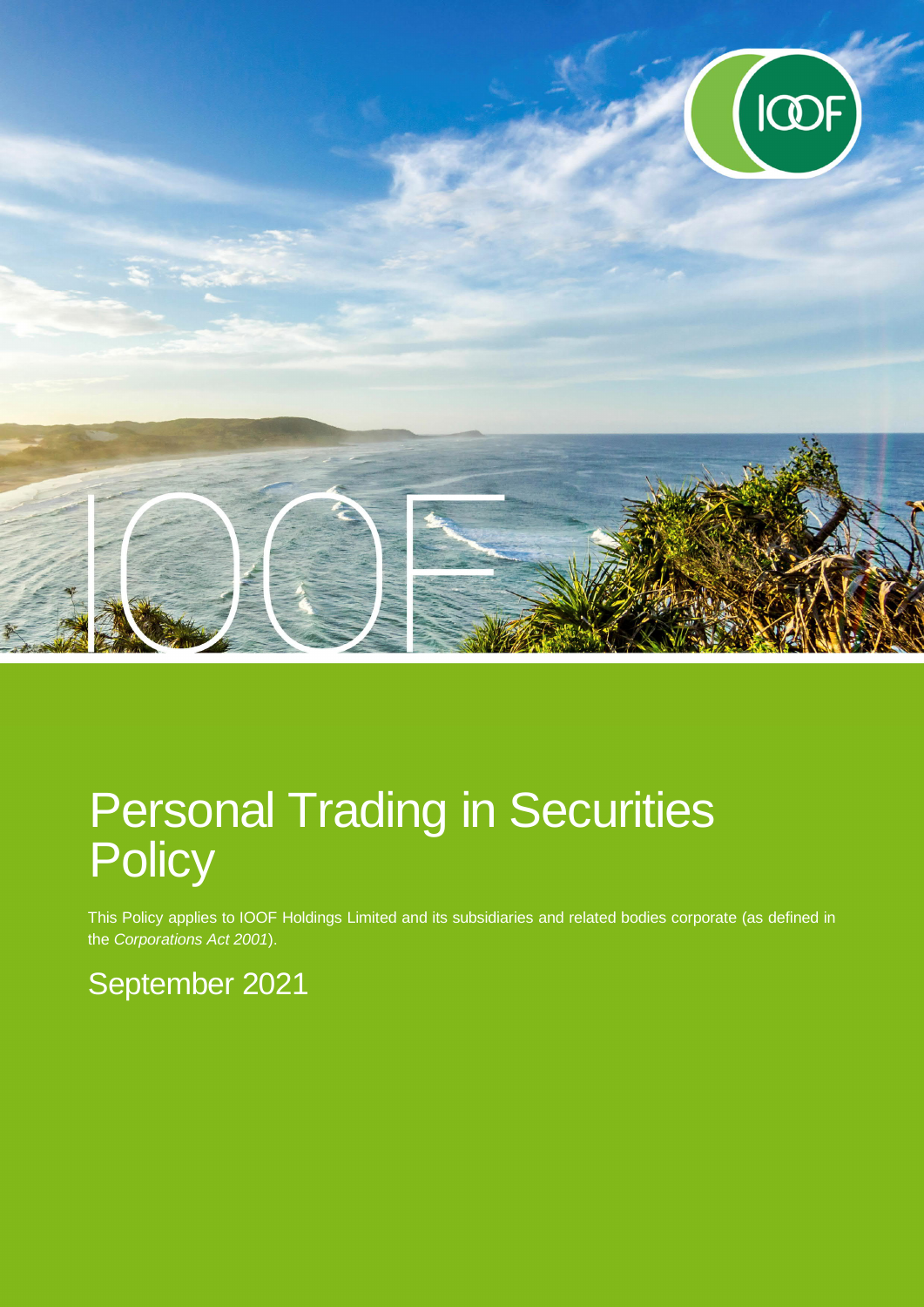## Table of Contents

| 1.                     | <b>Overview</b>                                 | 3              |
|------------------------|-------------------------------------------------|----------------|
| 1.1.                   | Introduction                                    | 3              |
| 1.2.                   | <b>Policy statement</b>                         | 3              |
| 1.3.                   | Scope and application                           | 3              |
| 2.                     | <b>General obligations</b>                      | 3              |
| 2.1.                   | Restrictions on trading in IFL Securities       | $\overline{4}$ |
| 2.2.                   | Approval to trade in IFL Securities             | 6              |
| 2.3.                   | Excluded dealings and exceptional circumstances | 6              |
| 2.4.                   | Record of trading activities                    | 7              |
| 3.                     | Consequences of non-compliance                  | 8              |
| 3.1.                   | Consequences of breach of this Policy           | 8              |
| 3.2.                   | Training and resources                          | 8              |
|                        | 4. Interaction with other policies              | 8              |
| 5. Review and approval |                                                 |                |
|                        | <b>6. Document information</b>                  | 10             |
| 6.1                    | <b>File Details</b>                             | 10             |
| 6.2                    | <b>Revision History</b>                         | 10             |
|                        | <b>Appendix 1: Definitions</b>                  | 11             |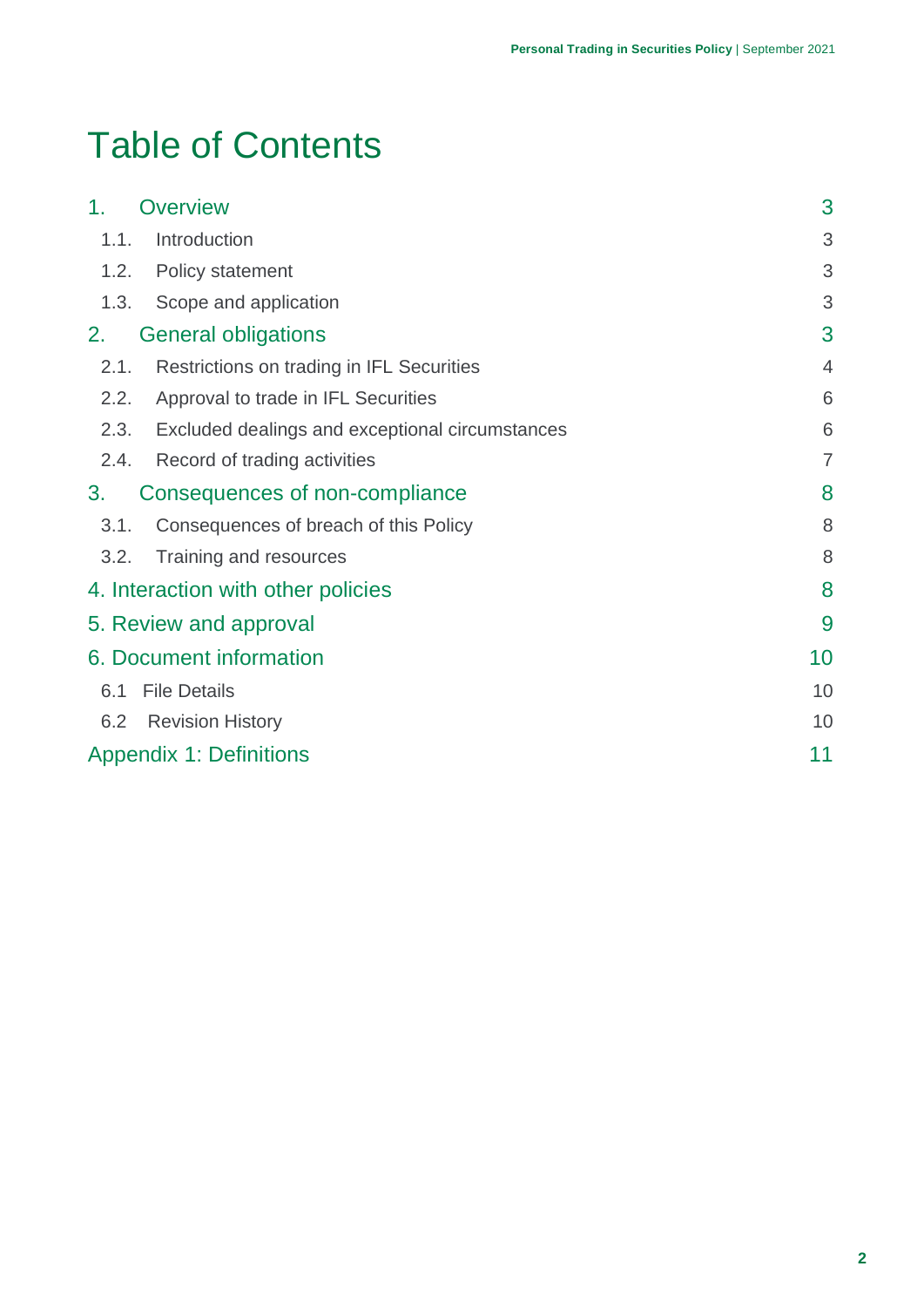## 1. Overview

## **1.1. Introduction**

The Policy is designed to establish principles and procedures for IOOF Staff to conduct personal trading in accordance with regulatory requirements (particularly the insider trading provisions of the *Corporations Act 2001*) in a manner that is fair, transparent and effectively manages or avoids any conflicts of interest.

## **1.2. Policy statement**

This Policy aims to balance the personal investment interests of IOOF Staff with the responsibilities and interests of IOOF, its shareholders and the market by ensuring that all personal trading and investing activities are lawfully and properly conducted.

Prior to commencing their employment, all Directors and Employees will be asked to make a declaration that they have read and will abide by this Policy. They must then continue to provide an annual attestation to that effect.

### **1.3. Scope and application**

The Personal Trading in Securities Policy (Policy) applies to IOOF Holdings Limited (**IFL**) and its subsidiaries and related bodies corporate (as defined in the Corporations Act 2001) (**IOOF**).

Definitions used in this Policy are set out in Appendix 1.

This Policy applies to all **IOOF Staff**, defined to include:

- **Employees (including Restricted Employees).**
- Directors.
- Prescribed Persons.

The Policy applies where IOOF Staff personally trade or intend to trade in IFL Securities (or other Securities in circumstances outlined in section 2.3).

Where specific conditions or restrictions are imposed on Directors and Restricted Employees, those rules also apply to Prescribed Persons of the Restricted Employee or Director.

## 2. General obligations

These general trading rules apply to all IOOF Staff in respect of their own personal trading in Securities:

- **IOOF Staff must not trade (directly or indirectly) in Securities or recommend others trade in securities** on the basis of Inside Information or Confidential Information.
- Where an IOOF Employee signs a confidentiality agreement and/or is over an Information Barrier (also known as 'Chinese Wall' or 'Ethical Divider') in relation to an IOOF acquisition or corporate arrangement or is otherwise aware of a potential acquisition or corporate arrangement, they must not trade in any Securities relating to the acquisition or arrangement or recommend others trade in these Securities;
- IOOF Staff must not put their own interests or the interest of IOOF ahead of the interests of Clients;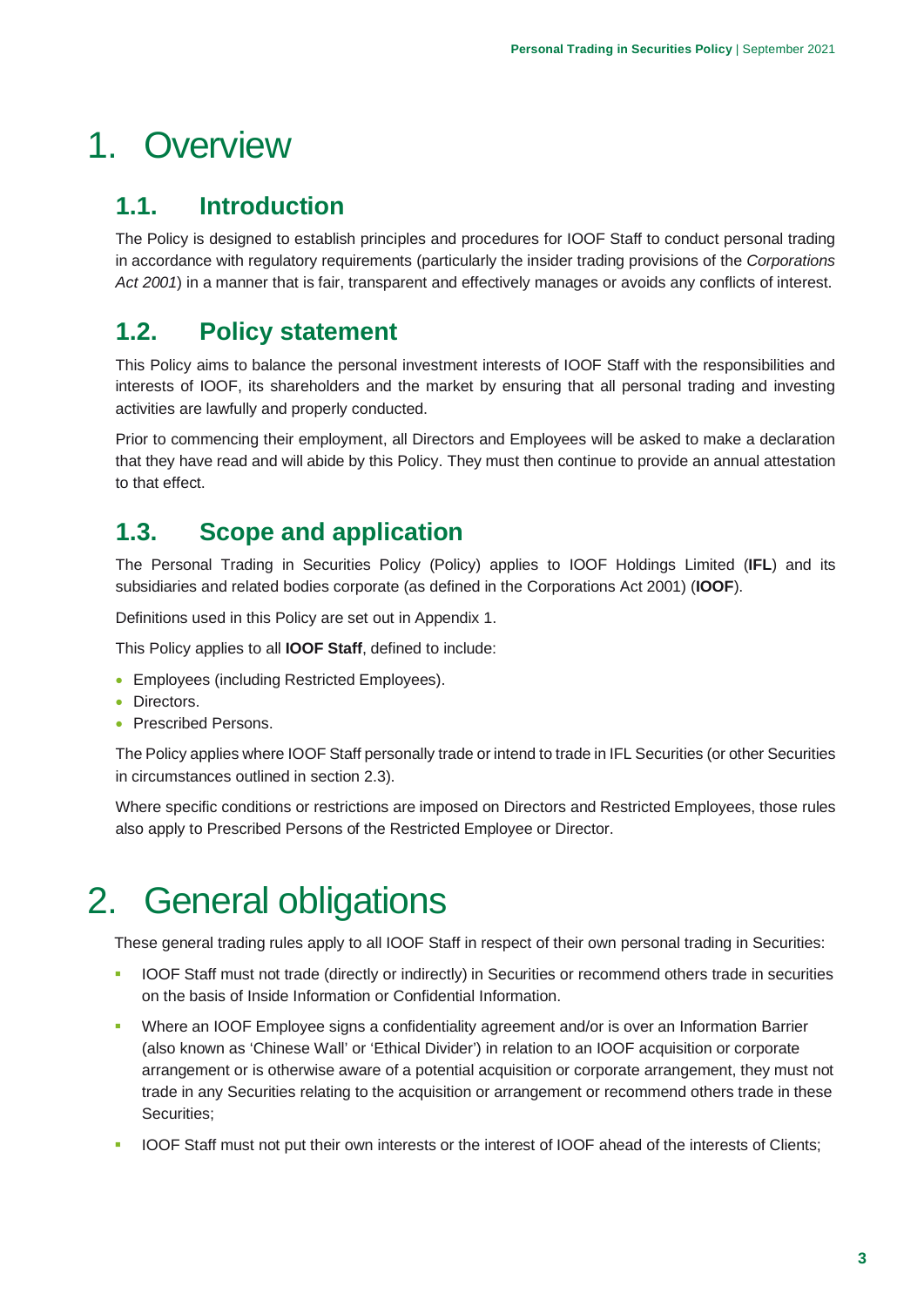- IOOF Staff must not engage in any trading activity in Securities which may damage IOOF's or the IOOF Group reputation with clients, shareholders, Business Partners, the regulators or the general public;
- IOOF Staff must not make use of their position or information acquired by virtue of their position to gain – directly or indirectly – an improper advantage for themselves or for any other person;
- **IOOF Staff must not base investment decisions on the trading activity (or proposed trading activity) of** IOOF or its Business Partners;
- **IOOF Staff must not contravene Relevant Laws;**
- **IOOF Staff must adhere to any directions provided by IOOF Management regarding this Policy,** including requirements to attend training;

Trading in an IFL Security contrary to the conditions and restrictions set out in this Policy is strictly prohibited.

IOOF Staff are ultimately responsible for ensuring that their personal trading complies with all applicable laws and regulations and is appropriate. Directors and Employees must ensure that Prescribed Persons are aware of this Policy and comply with it.

Some IOOF Staff (such as those in the Asset Management, Direct Trading, Advice Research and Bridges teams) are subject to additional obligations which are set out in the IOOF Personal Trading Policy for Staff with Additional Requirements.

If, because of your position with IOOF, you become aware of information relating to another company – e.g. the negotiation of a transaction with that company – which may be relevant to the price of that company's securities, then "Securities" in this policy also extends to the categories in that defined term with respect to that company.

### **2.1. Restrictions on trading in IFL Securities**

#### **2.1.1. Inside Information**

IOOF Staff are prohibited from trading in (or inducing others to trade in) IFL Securities while in possession of Inside Information.

Where a person has Inside Information in relation to Securities of any company, that person must not deal in those Securities, advise others or procure others to trade in the Securities or pass on the Inside Information to any person that will use that information to trade in, or procure someone else to trade in, the Securities.

Some examples of Inside Information are:

- Knowledge of an upcoming results announcement, especially if it contains unexpected results.
- Information about a proposed acquisition, merger or asset sale/purchase.
- Information about an unexpected investigation by a regulator, or material adverse finding by a regulator.
- Sales figures and profitability forecasts of IOOF (or another company) or its products and proposed dividends.
- Unpublished announcements, or knowledge of possible regulatory investigation.
- Significant litigation.
- Major new contracts or agreements.
- Management restructuring or board changes.

A breach of the insider trading provisions of the *Corporations Act 2001* may result in prosecution of the individual concerned which can carry serious penalties (see section 4.1).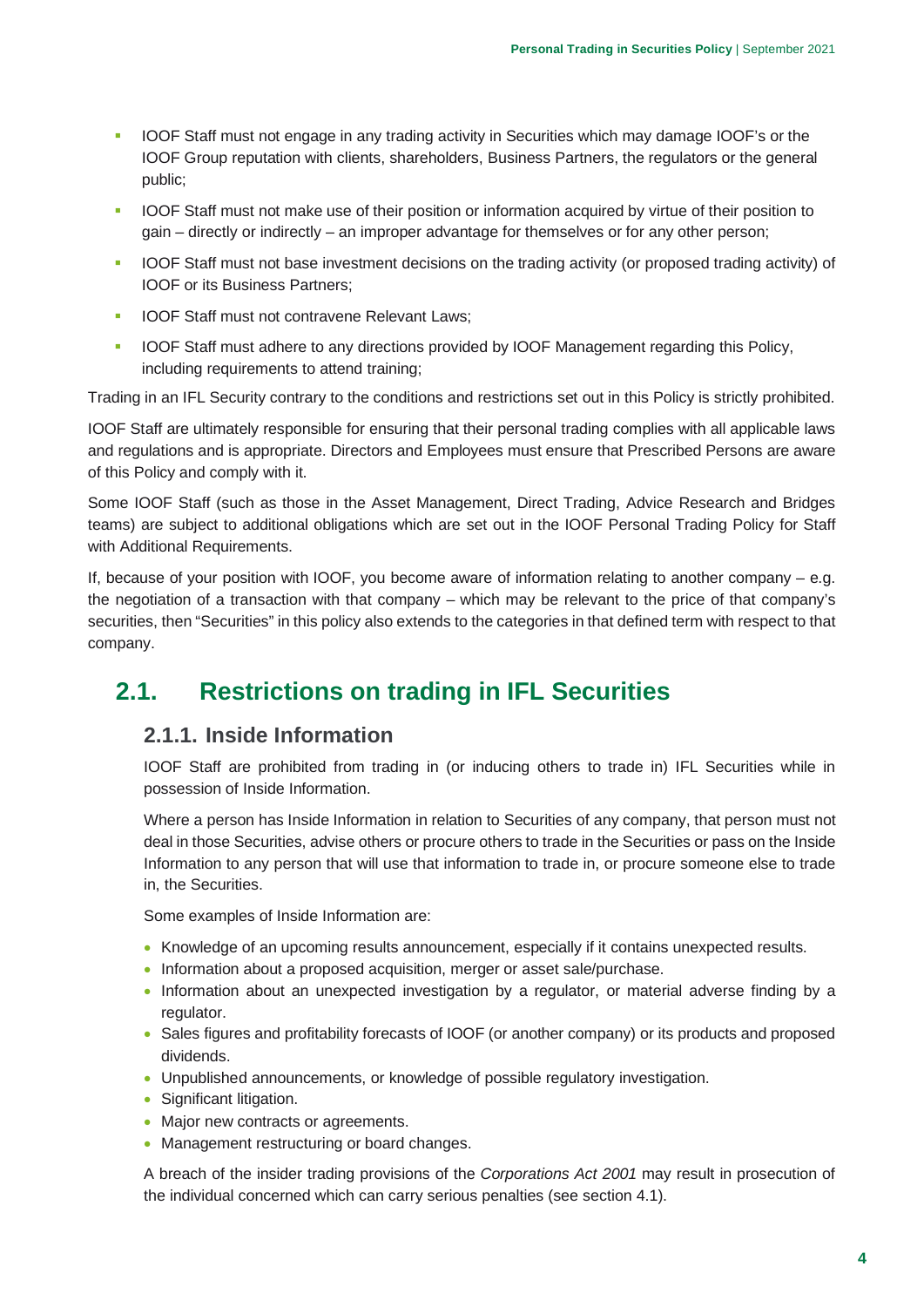### **2.1.2. Blackout periods**

IOOF Staff must not trade in IFL Securities during the following periods (**Blackout Periods**):

- 1 January up to the time at which the half-year results are released to the market.
- 1 July up to the time at which the full-year results are released to the market.
- Any other time the Chairman of the IFL Board (or Company Secretary) determines that a Black-Out Period will apply and has notified IOOF Staff of that decision.

Trading can resume 24 hours after the end of the Blackout Period and exceptions may apply (see section 3.3).

#### **2.1.3. Speculative, short-term and excessive trading**

Speculative and short-term trading involves buying and selling Securities over a very short time period or entering into other short-term dealings (for example, forward contracts).

Short term trading means buying and then selling (or vice versa) any of the same Security within a 30 day period. The 30-day period does not apply in the following circumstances:

- A listed Security is subject to a takeover bid. If a person is subject to the IOOF Personal Trading Policy for Staff Covered by Additional Requirements, and they purchase a Security that is subsequently announced as being subject to a takeover bid, the Covered Staff member can sell the Security within the 30-day period providing such sale complies with all other aspects of this Policy.
- A Security is held in a margin loan arrangement, and the Security is sold by the margin provider for reasons outside the Covered Staff member's control.
- A Security is held in an arrangement (e.g. an IDPS) where the operator of the arrangement sells the Security to generate liquidity, such as to provide cash to pay fees.
- A derivative transaction where the buying and then selling (or vice versa) within 30 days is part of a roll transaction that effectively keeps a similar exposure.

Excessive trading involves repeated trading over a short or long term and may involve the use of multiple brokers.

IOOF Staff must not trade in IFL Securities where trading is or is likely to be considered short term, speculative or excessive.

#### **2.1.4. Hedging and use of derivatives**

IOOF Staff must not enter into a hedging transaction (including using derivatives) to remove the "at risk" aspect of any IFL Securities granted to them as part of their remuneration package.

#### **2.1.5. Short selling**

Short selling is a trading technique typically used when a person believes that the market price of a Security is likely to fall. It involves the trader borrowing the Security with the expectation that they will be able to buy back the Security at a lower price and close out their short position at a profit.

IOOF Staff must not engage in the short selling of IFL Securities.

#### **2.1.6. Margin loans**

IOOF Staff who enter into (or maintain) margin loan arrangements in respect of IFL Securities must notify the Company Secretary within 24 hours of entering (or changing) those arrangements and must provide such information as the Company Secretary reasonably requires.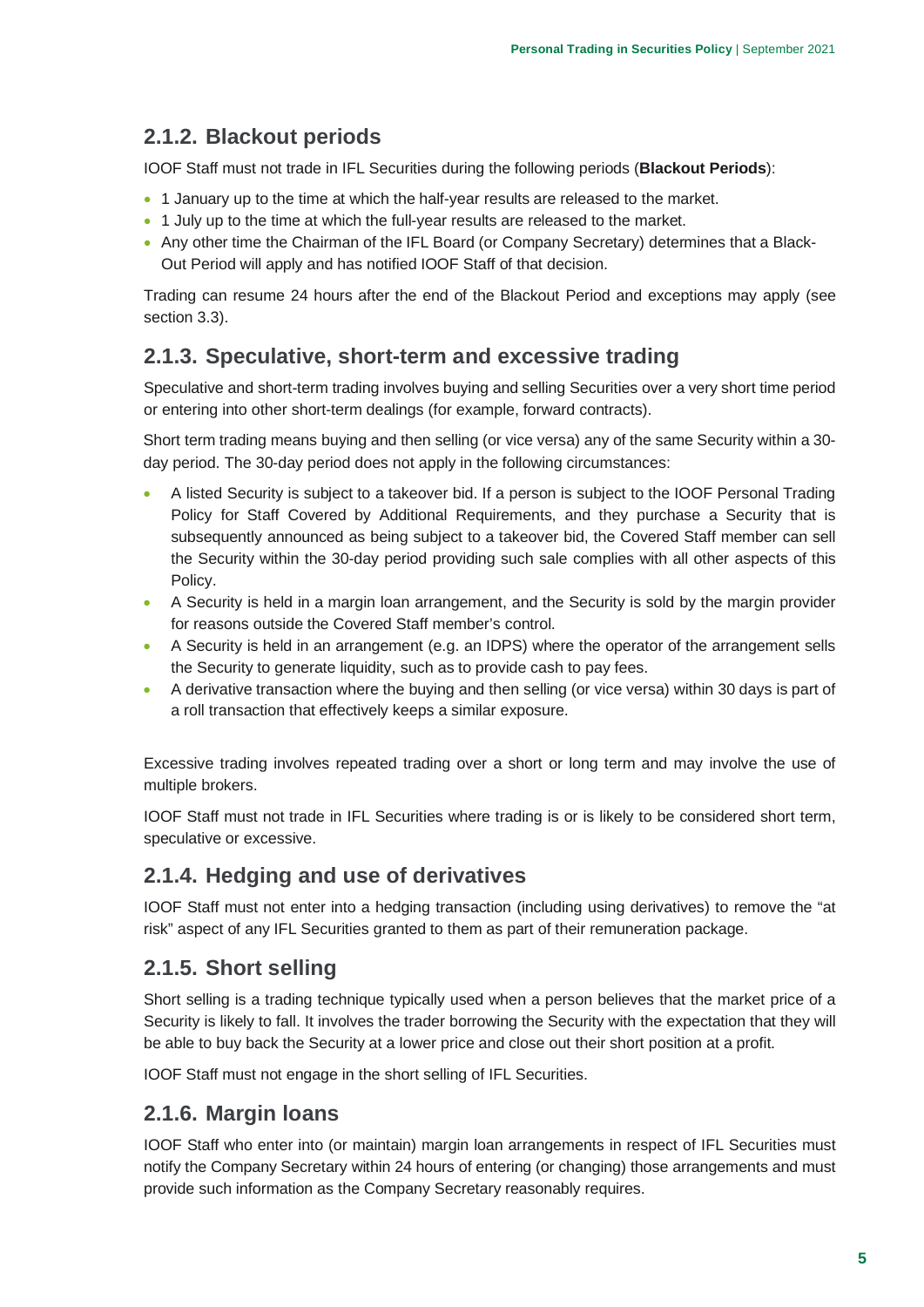Where the Company Secretary determines that a margin loan arrangement is "material", they will make a disclosure to the market in relation to the existence of the margin loan and, where appropriate, the relevant terms of the margin loan, such as trigger points and rights of sale by the financier.

A register of all margin loan arrangements disclosed by IOOF Staff is maintained by the Company Secretary and reported to the Board upon its request.

### **2.2. Approval to trade in IFL Securities**

#### **2.2.1. Directors**

Unless it is a dealing excluded under section 3.3.1:

- Directors must not deal in IFL Securities at **any time** without the *prior* written consent of the Chairman of the IFL Board or the Company Secretary.
- The Chairman must not deal in IFL Securities **at any time** without the *prior* written consent of the Chair of the Group Audit Committee or the Company Secretary.
- The CEO must not deal in IFL Securities **at any time** without the *prior* written consent of the Chairman or the Chair of the Group Audit Committee.

#### **2.2.2. Restricted Employees**

Restricted Employees must not deal in IFL Securities at **any time** without the *prior* written consent of the Company Secretary, CEO or Chief Legal Officer (unless it is a dealing excluded under section 2.3.1).

A Director or Restricted Employee must also provide the Company Secretary with subsequent confirmation of the trading that has occurred, within three days of the relevant trade.

### **2.3. Excluded dealings and exceptional circumstances**

#### **2.3.1. Excluded dealings**

IOOF Staff who are not in possession of price sensitive information will be permitted to trade in IFL Securities during a Blackout Period where one or more of the following applies:

- The final date for the exercise of an option or right to IFL Securities (e.g. exercise of a performance right) falls during the Blackout Period and the person could not reasonably have been expected to exercise it at an earlier time when they were free to deal.
- The acquisition of IFL Securities pursuant to an Employee share plan (or similar) under the terms of that plan or pursuant to the terms of a business acquisition or individual employment agreement.
- Under an offer or invitation made to all or most IFL Security holders, including but not limited to participation in a rights issue, equal access buy-back or dividend reinvestment plan.
- Forced sales or acquisitions as a result of margin lending calls or corporate actions such as takeovers, bonus issues, share splits/consolidations, dividend re-investment plans, nonrenounceable rights etc.
- Certain investments in financial instruments or accounts where underlying investment decisions are not (and cannot be) made or influenced by IOOF Staff. For example, index funds, exchange traded funds or managed funds with minor exposure to IFL Securities.
- Such other circumstances as reasonably determined by the Company Secretary.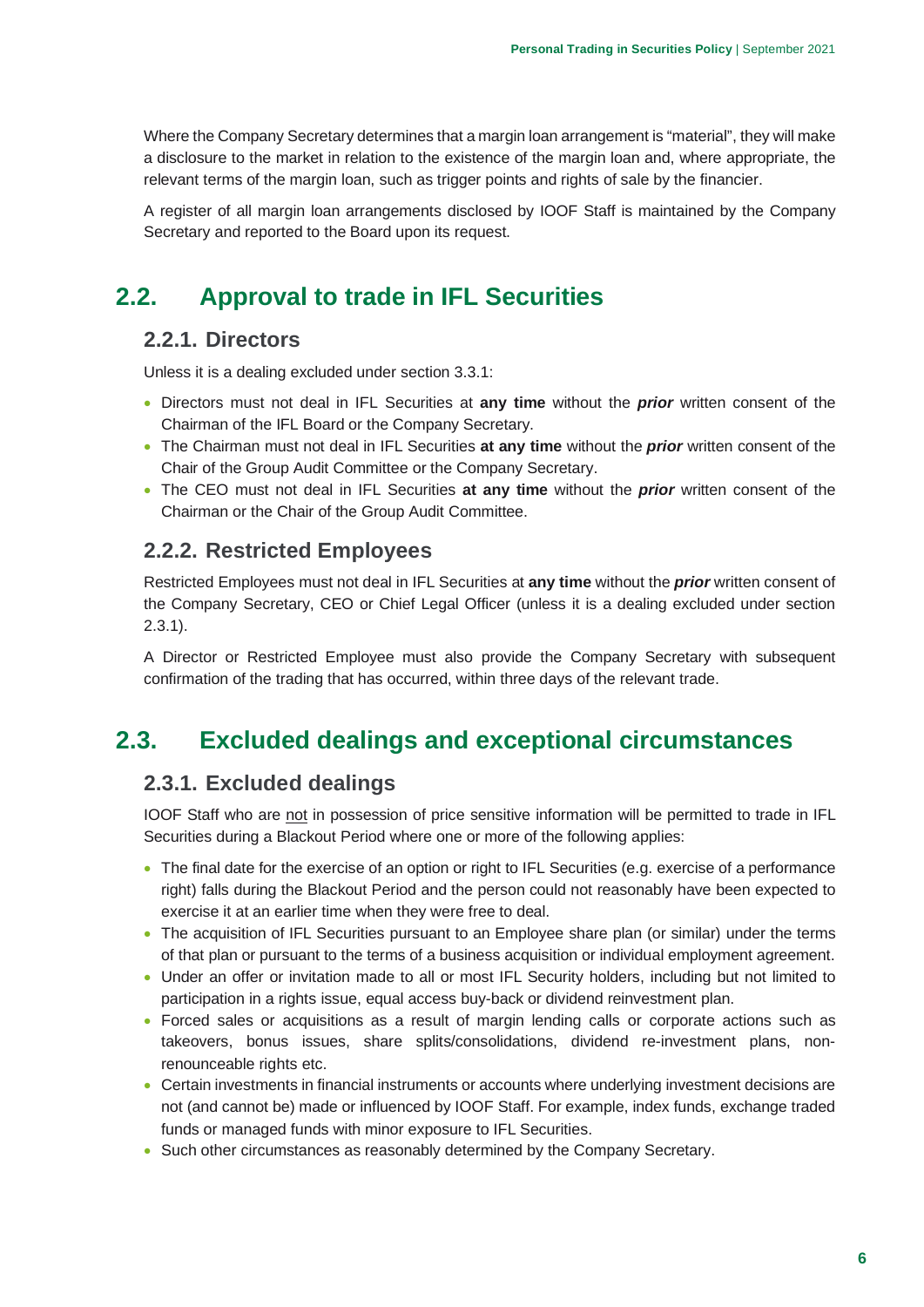#### **2.3.2. Exceptional circumstances**

IOOF Staff who are not in possession of price sensitive information will be permitted to trade in IFL Securities during a Blackout Period where one or more of the following grounds is satisfied and written approval has been given by the Chairman of the IFL Board or Company Secretary:

- Severe financial hardship such as a pressing financial commitment due to unexpected events or unforeseen circumstances that cannot reasonably be satisfied otherwise than by selling IFL Securities.
- By compulsion of law or regulation such as a court order, court enforceable undertaking, or other legal or regulatory requirement requiring a sale of IFL Securities or Securities generally.

A request for the application of a waiver of the policy due to exceptional circumstance must be made in writing to the Company Secretary, outlining:

- That the applicant is not in possession of any Inside Information.
- In sufficient detail for an assessment to be made, the nature of their exceptional circumstances.
- In sufficient detail for an assessment to be made, the nature of the intended form of dealing in Securities.
- Sufficient evidence for an assessment to be made that the intended dealing in Securities is the only reasonable option available, including proof of financial hardship, copies of court orders, etc.

If approved, including imposing any conditions or additional restrictions deemed necessary, the Company Secretary will advise the applicant in writing. Due to the nature of the matters and evidence to be considered, no timeframe for a response can be provided. Once written confirmation of a waiver being approved has been received, the proposed dealings must be undertaken within 5 business days of the approval being granted (or where conditions or additional restrictions have been imposed in the approval, within the timeframe stated).

#### **2.3.3. Clearance to trade**

If the Chairman of the IFL Board or Company Secretary establish clearance for IOOF Staff to trade, the clearance will be valid for 5 business days.

The Chairman of the IFL Board or Company Secretary may refuse a request for clearance to trade at their discretion. If clearance to trade is refused, that decision is final and binding and must be kept confidential.

Clearance to trade may also be withdrawn if new information comes to light or there is a change in circumstances.

### **2.4. Record of trading activities**

All IOOF Staff must maintain a record of all trading they or Prescribed Persons have undertaken in IFL Securities over the previous 12 months and must make this record available for inspection upon the request of the Company Secretary.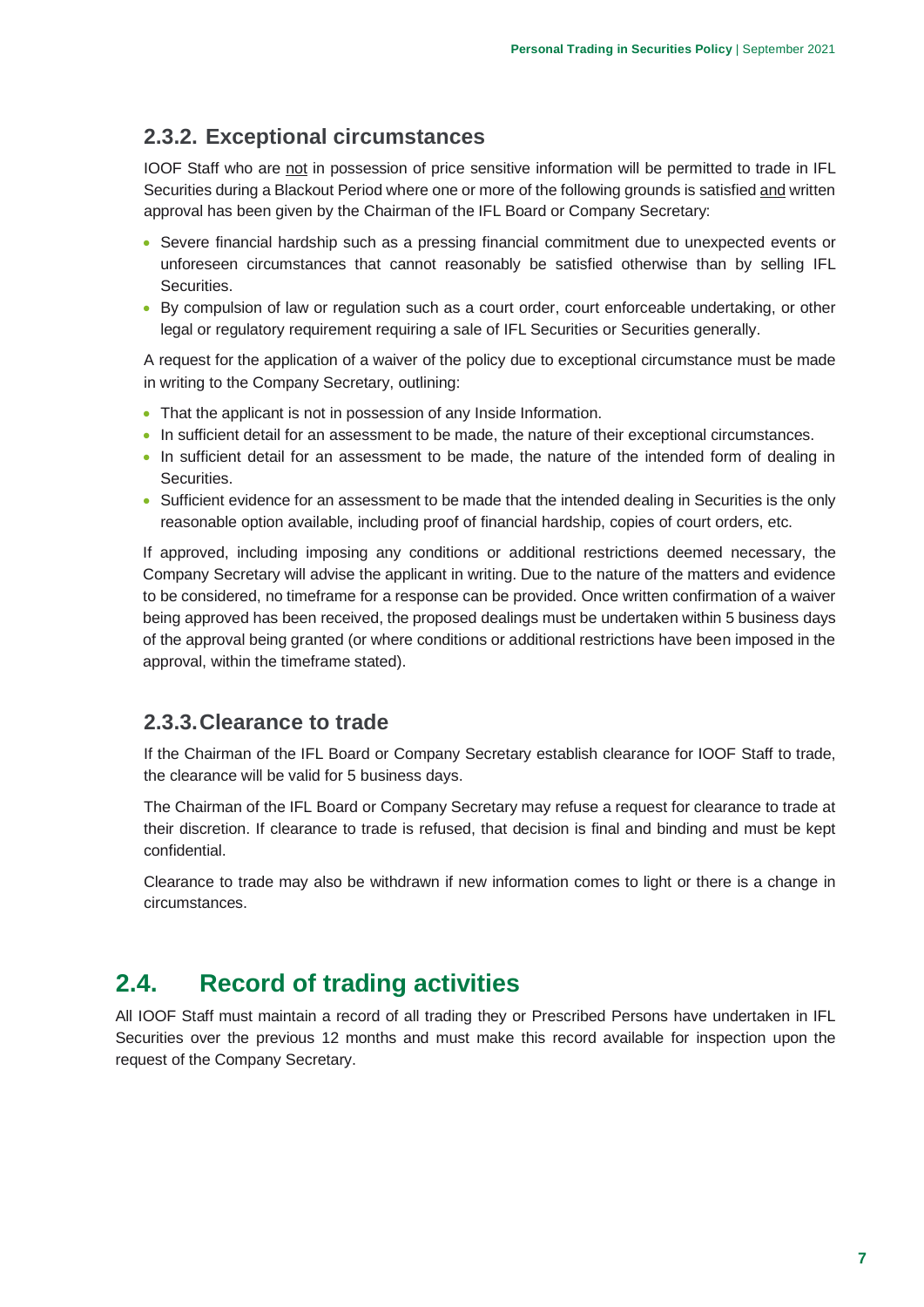## 3. Consequences of non-compliance

### **3.1. Consequences of breach of this Policy**

Non-compliance with this Policy may result in disciplinary action in line with our Code of Conduct and Consequence Management Framework. A breach of the Policy may be a breach of legislation or prudential standards. All breaches will be managed in accordance with the IOOF Incidents and Breaches Policy. Failure to comply with the Policy may also result in prosecution or legal action and will be reported to ASIC and/or other relevant regulators or government agencies (as required).

A breach of the insider trading provisions of the *Corporations Act 2001* may result in court determined penalties:

The maximum penalties that a court may determine are:

For individuals: the greater of:

- \$1,110,000; and
- if the Court can determine the benefit derived and detriment avoided because of the contravention—that amount multiplied by 3.

For a body corporate: is the greatest of:

- \$11,100,000; and
- if the Court can determine the benefit derived and detriment avoided because of the contravention—that amount multiplied by 3; and
- either:
	- o 10% of the annual turnover of the body corporate for the 12-month period ending at the end of the month in which the body corporate contravened, or began to contravene, the civil penalty provision; or
	- o if the amount worked out above is greater than an amount equal to 2.5 million penalty units (\$555 million) —2.5 million penalty units.

If an Employee is found guilty of insider trading, their employment will be terminated on the grounds of serious misconduct justifying summary termination of employment.

## **3.2. Training and resources**

The rules set out in this Policy form part of IOOF's induction program. Additional training and resources are also provided to IOOF Staff on a periodic basis as part of IOOF's compliance training program.

## 4. Interaction with other policies

This Policy should be read in conjunction with the following IOOF policies:

- IOOF Personal Trading Policy for Staff Covered by Additional Requirements
- IOOF Conflicts of Interest Management Policy
- IOOF Code of Conduct
- IOOF Incidents and Breaches Policy
- Responsible Persons Policy; and
- Responsible Manager Policy.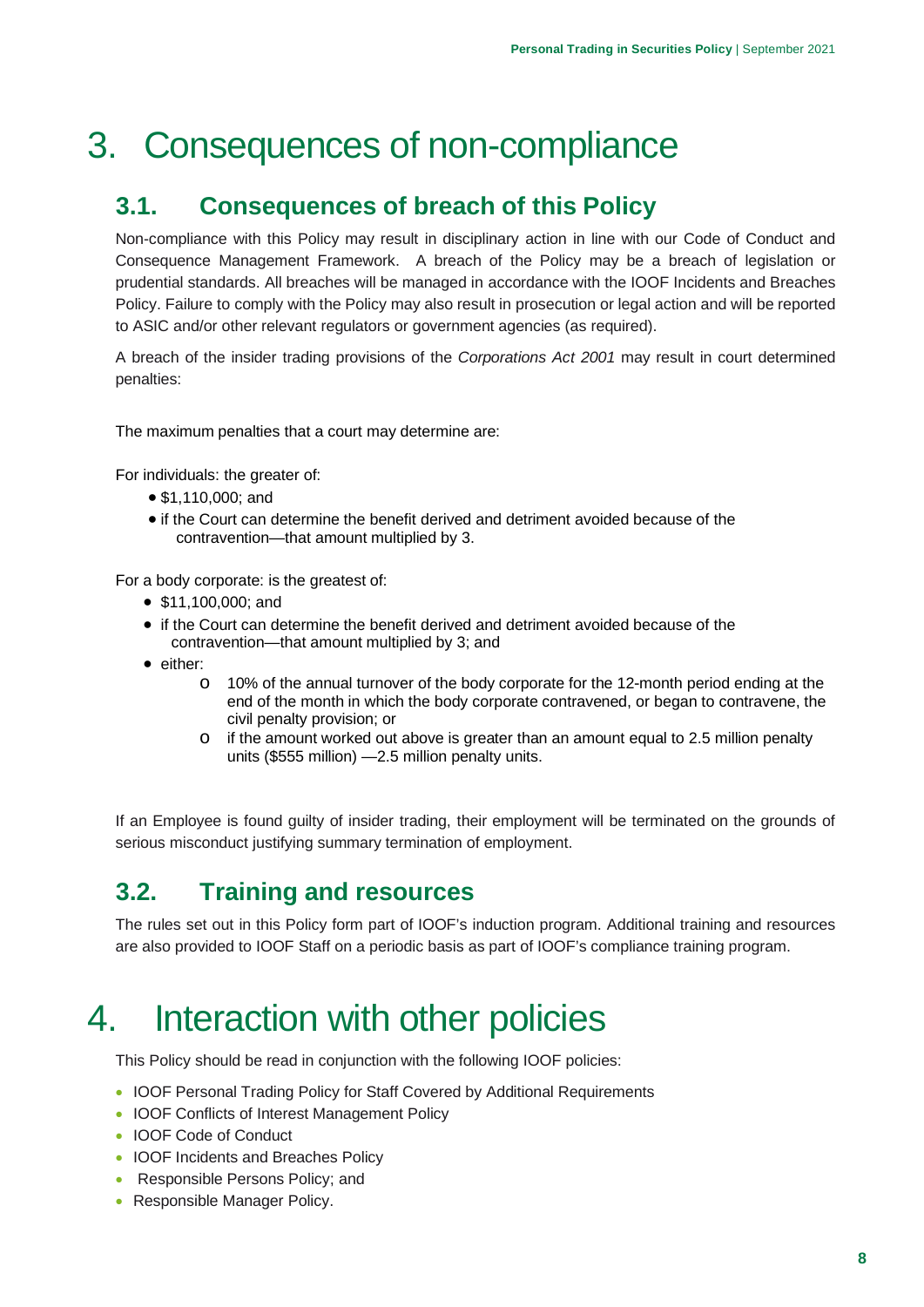## 5. Review and approval

This Policy will be reviewed at least annually by the Policy Owner and triennially (or as required) by the IFL Board in accordance with the Policy and Document Governance Framework, to ensure it remains appropriate to the changing nature of legislation and changes in IOOF's business operations or in the business environment.

Any material changes must be approved by the IFL Board. Non-material changes can be approved by the Chief Executive Officer as the IFL Board's delegated authority in accordance with IOOF's Delegations Policy.

Comments and queries about the Policy should be addressed to the Company Secretary.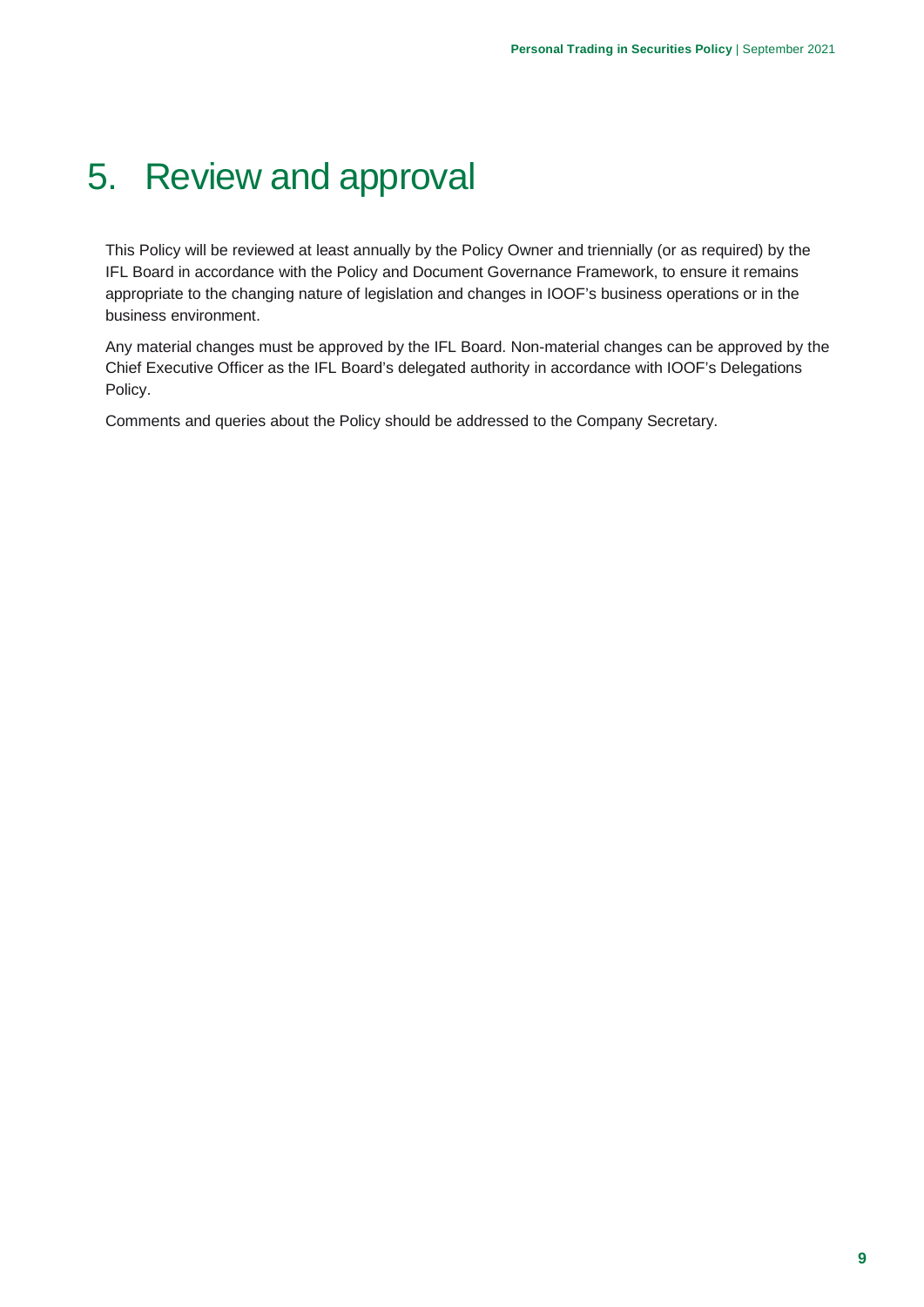## 6. Document information

## **6.1 File Details**

| <b>Title</b>    | <b>Personal Trading in IOOF Holdings Limited Securities</b> |
|-----------------|-------------------------------------------------------------|
| Owner           | <b>Company Secretary</b>                                    |
| Approved by     | <b>IOOF Holdings Limited Board</b>                          |
| Hierarchy level | Level 1 - Board policies                                    |
| Effective date  | September 2021                                              |
| Last reviewed   | H <sub>2</sub> 2021                                         |
| Next review     | H <sub>2</sub> 2024                                         |

## **6.2 Revision History**

| <b>Version</b> | <b>Date</b><br><b>Released</b> | Author(s)               | <b>Description</b>                                                 |
|----------------|--------------------------------|-------------------------|--------------------------------------------------------------------|
| 1.0            | September<br>2020              | Adrianna Bisogni        | Release of initial version of revised and updated<br>policy.       |
| 1.1            | September<br>2021              | <b>Michael Stanelos</b> | Reviewed for currency and interaction with other IOOF<br>policies. |